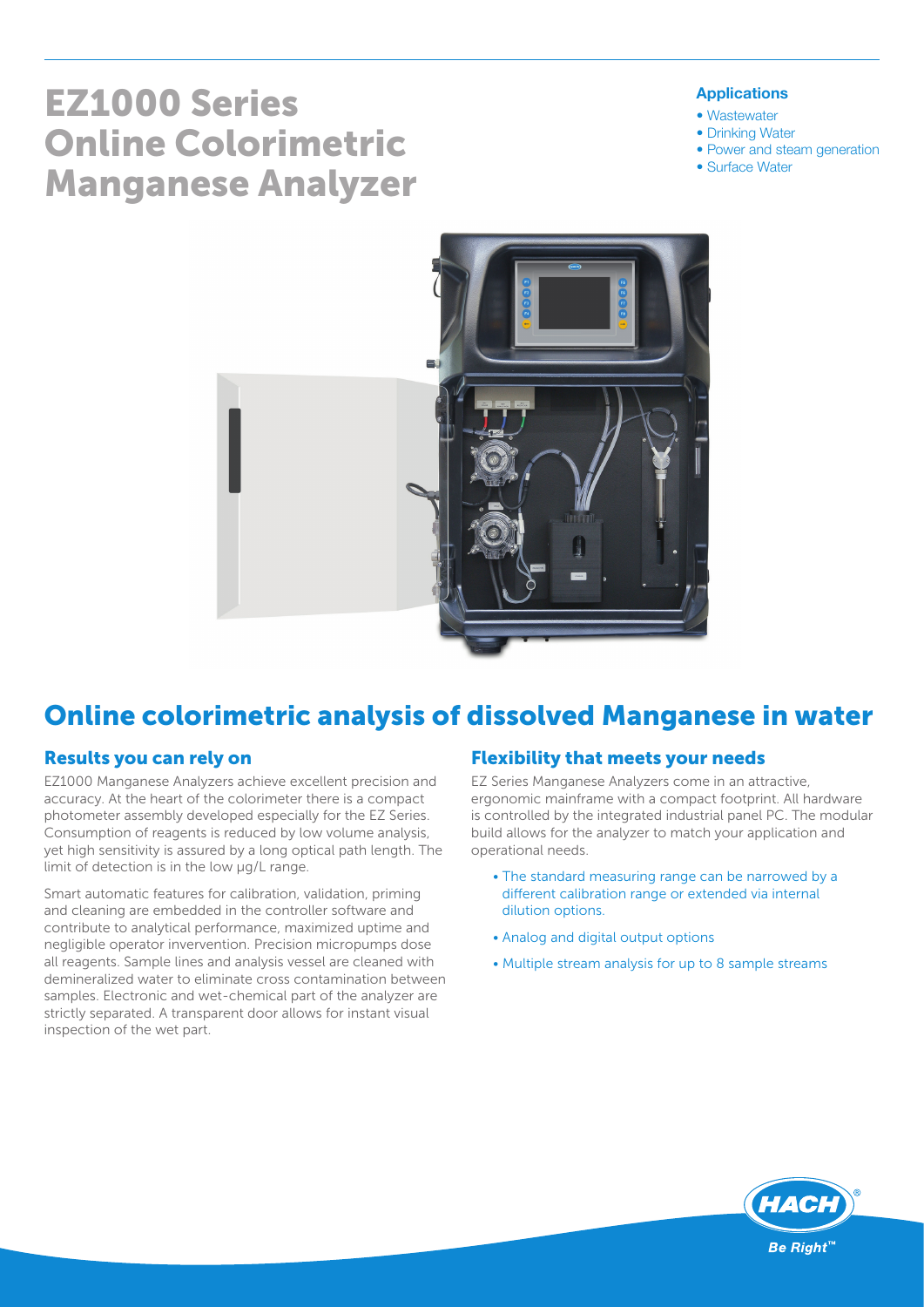### Technical Data\*

| Parameter                                       | Manganese Mn(II), dissolved                                                                                                                                                                                                                                               |  |  |  |  |  |
|-------------------------------------------------|---------------------------------------------------------------------------------------------------------------------------------------------------------------------------------------------------------------------------------------------------------------------------|--|--|--|--|--|
| <b>Measurement Method</b>                       | Colorimetric measurement using formaldoxime method at 450 nm                                                                                                                                                                                                              |  |  |  |  |  |
| Range                                           | 0.01 - 1 mg/L Mn(II)<br>Optional:<br>$0.002 - 0.1$ mg/L Mn(II)<br>0.005 - 0.25 mg/L Mn(II)<br>$0.005 - 0.5$ mg/L Mn(II)<br>0.08 - 4 mg/L Mn(II) (with internal dilution)<br>0.16 - 8 mg/L Mn(II) (with internal dilution)<br>1 - 100 mg/L Mn(II) (with internal dilution) |  |  |  |  |  |
| <b>Precision</b>                                | Better than 2% full scale range for standard test solutions                                                                                                                                                                                                               |  |  |  |  |  |
| <b>Lower Limit of</b><br><b>Detection (LOD)</b> | $\leq$ 2 $\mu$ g/L                                                                                                                                                                                                                                                        |  |  |  |  |  |
| <b>Interferences</b>                            | Large amounts of color and turbidity interfere. Fats, oil, proteins, surfactants and tar.                                                                                                                                                                                 |  |  |  |  |  |
| <b>Cycle Time</b>                               | 10 min (dilution $+5$ min)                                                                                                                                                                                                                                                |  |  |  |  |  |
| <b>Automatic cleaning</b>                       | Yes                                                                                                                                                                                                                                                                       |  |  |  |  |  |
| <b>Calibration</b>                              | Automatic, 2-point; frequency freely programmable                                                                                                                                                                                                                         |  |  |  |  |  |
| <b>Validation</b>                               | Automatic; frequency freely programmable                                                                                                                                                                                                                                  |  |  |  |  |  |
| <b>Ambient Temperature</b>                      | 10 - 30 °C ± 4 °C deviation (50 - 86 °F ± 7.2 °F deviation)at 5 - 95% relative humidity (non-condensing)                                                                                                                                                                  |  |  |  |  |  |
| <b>Reagent Requirements</b>                     | Keep between 10 - 30 °C (50 - 86 °F)                                                                                                                                                                                                                                      |  |  |  |  |  |
| <b>Sample Pressure</b>                          | By external overflow vessel                                                                                                                                                                                                                                               |  |  |  |  |  |
| <b>Sample Flow Rate</b>                         | 100 - 300 mL/min                                                                                                                                                                                                                                                          |  |  |  |  |  |
| <b>Sample Temperature</b>                       | 5 - 30 °C (41 - 86 °F)                                                                                                                                                                                                                                                    |  |  |  |  |  |
| <b>Sample Quality</b>                           | Maximum particle size 100 µm, < 0.1 g/L; Turbidity < 50 NTU                                                                                                                                                                                                               |  |  |  |  |  |
| <b>Power</b>                                    | 100 - 240 VAC, 50/60 Hz<br>Max. power consumption: 120 VA                                                                                                                                                                                                                 |  |  |  |  |  |
| <b>Instrument Air</b>                           | Dry and oil free according to ISA-S7.0.01-1996 quality standard for instrument air                                                                                                                                                                                        |  |  |  |  |  |
| <b>Demineralized Water</b>                      | For rinsing / dilution                                                                                                                                                                                                                                                    |  |  |  |  |  |
| <b>Drain</b>                                    | Atmospheric pressure, vented, min. Ø 64 mm                                                                                                                                                                                                                                |  |  |  |  |  |
| <b>Earth Connection</b>                         | Dry and clean earth pole with low impedance ( $<$ 1 Ohm) using an earth cable of $>$ 2.5 mm <sup>2</sup>                                                                                                                                                                  |  |  |  |  |  |
| <b>Analog Outputs</b>                           | Active 4 - 20 mA max. 500 Ohm load, standard 1, max. 8 (option)                                                                                                                                                                                                           |  |  |  |  |  |
| <b>Digital Outputs</b>                          | Optional: Modbus (TCP/IP, RS485)                                                                                                                                                                                                                                          |  |  |  |  |  |
| <b>Alarm</b>                                    | 1 x malfunctioning, 4 x user-configurable, max. 24 VDC/0.5 A, potential free contacts                                                                                                                                                                                     |  |  |  |  |  |
| <b>Protection Class</b>                         | Analyzer cabinet: IP55 / Panel PC: IP65                                                                                                                                                                                                                                   |  |  |  |  |  |
| <b>Material</b>                                 | Hinged part: Thermoform ABS, door: plexiglass<br>Wall section: Galvanized steel, powder coated                                                                                                                                                                            |  |  |  |  |  |
| Dimensions (H x W x D)                          | 690 mm x 465 mm x 330 mm                                                                                                                                                                                                                                                  |  |  |  |  |  |
| Weight                                          | 25 kg (55 lbs.)                                                                                                                                                                                                                                                           |  |  |  |  |  |
| <b>Certifications</b>                           | CE compliant / ETL certified                                                                                                                                                                                                                                              |  |  |  |  |  |

*\*Subject to change without notice.*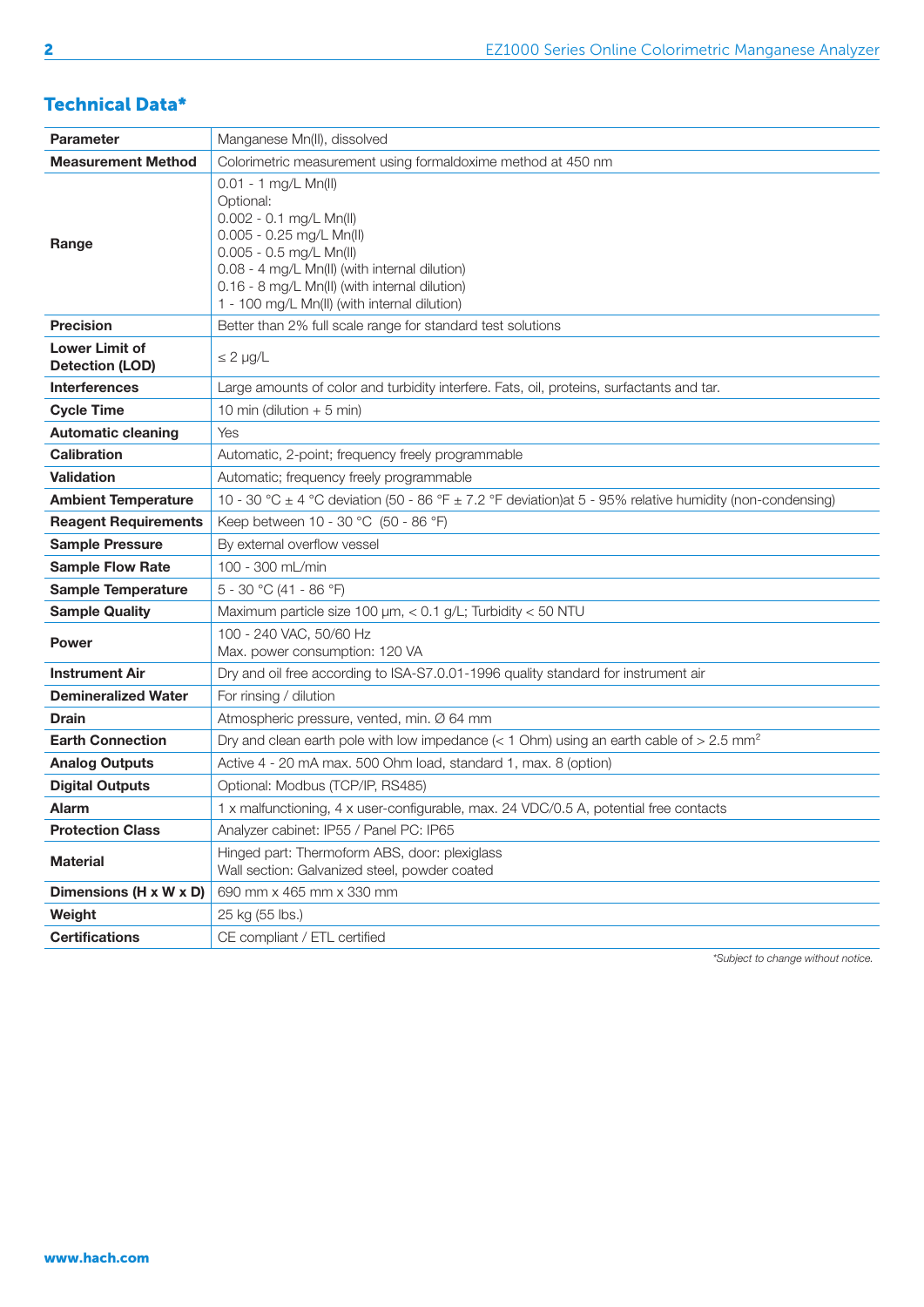#### **Dimensions**



#### Hach Service

With Hach Service, you have a global partner who understands your needs and cares about delivering timely, high-quality service you can trust. Our Service Team brings unique expertise to help you maximize instrument uptime, ensure data integrity, maintain operational stability, and reduce compliance risk.